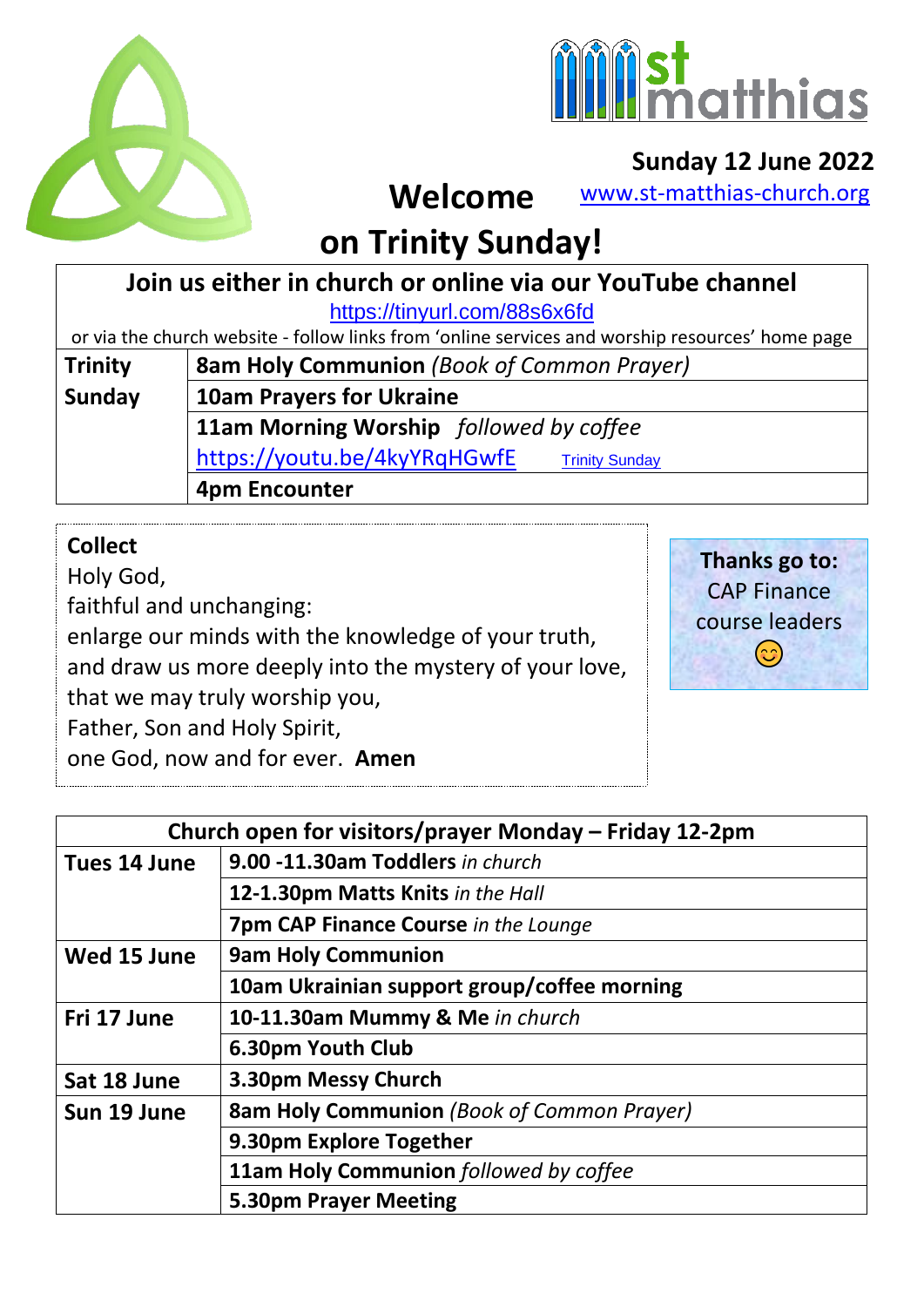# *Readings for Today*

### **Romans 5: 1-5**

Therefore, since we have been justified through faith, we have peace with God through our Lord Jesus Christ, <sup>2</sup> through whom we have gained access by faith into this grace in which we now stand. And we boast in the hope of the glory of God. **<sup>3</sup>**Not only so, but we also glory in our sufferings, because we know that suffering produces perseverance; **<sup>4</sup>** perseverance, character; and character, hope. **<sup>5</sup>** And hope does not put us to shame, because God's love has been poured out into our hearts through the Holy Spirit, who has been given to us.

#### **John 16: 12-15**

 $12$  "I have much more to say to you, more than you can now bear.  $13$  But when he, the Spirit of truth, comes, he will guide you into all the truth. He will not speak on his own; he will speak only what he hears, and he will tell you what is yet to come. <sup>14</sup> He will glorify me because it is from me that he will receive what he will make known to you. <sup>15</sup> All that belongs to the Father is mine. That is why I said the Spirit will receive from me what he will make known to you."

## *What's on?*

**CAP money course** – we're running a free CAP money course to help us think about how to spend, save and budget more wisely. If you would like to come along please email [talktous@st-matthias-](mailto:talktous@st-matthias-church.org)



[church.org](mailto:talktous@st-matthias-church.org) or call the office on 214175. In the Lounge on 7, 14, 21 June from 7-9pm.

**Messy Church** Saturday 18th (3.30pm) or Tuesday 21st June (3.15pm) Both days, we will be looking at the 'Fishers of Men' through fun, craft and worship. Supper is included for all! Please do contact Lena to book in, so that I have an idea for catering numbers! [stmattscw@st-matthias-church.org](mailto:stmattscw@st-matthias-church.org) or 01803 295268. Looking forward to seeing all our Messy families!

**The St Mary Magdalene Foodbank** is open on Tuesdays 2-6pm. We're expanding and need more people to serve in this ministry – help needed with preparing food parcels and engaging with those who come to the Foodbank - for more information talk to Pete Norris, or contact Emma Dornan (Curate at St Mary Mags) at [foodbank@stmarymagdalene.org.uk.](mailto:foodbank@stmarymagdalene.org.uk)



**Our library** – is there anyone out there who is interested in books and would like to look after the library at St Matts? At first it would involve having a look through what we have and sifting out any books which are no longer useful. Speak to one of the clergy or wardens or

office if this sounds like you? (There's no time limit on this – to do at your leisure!)